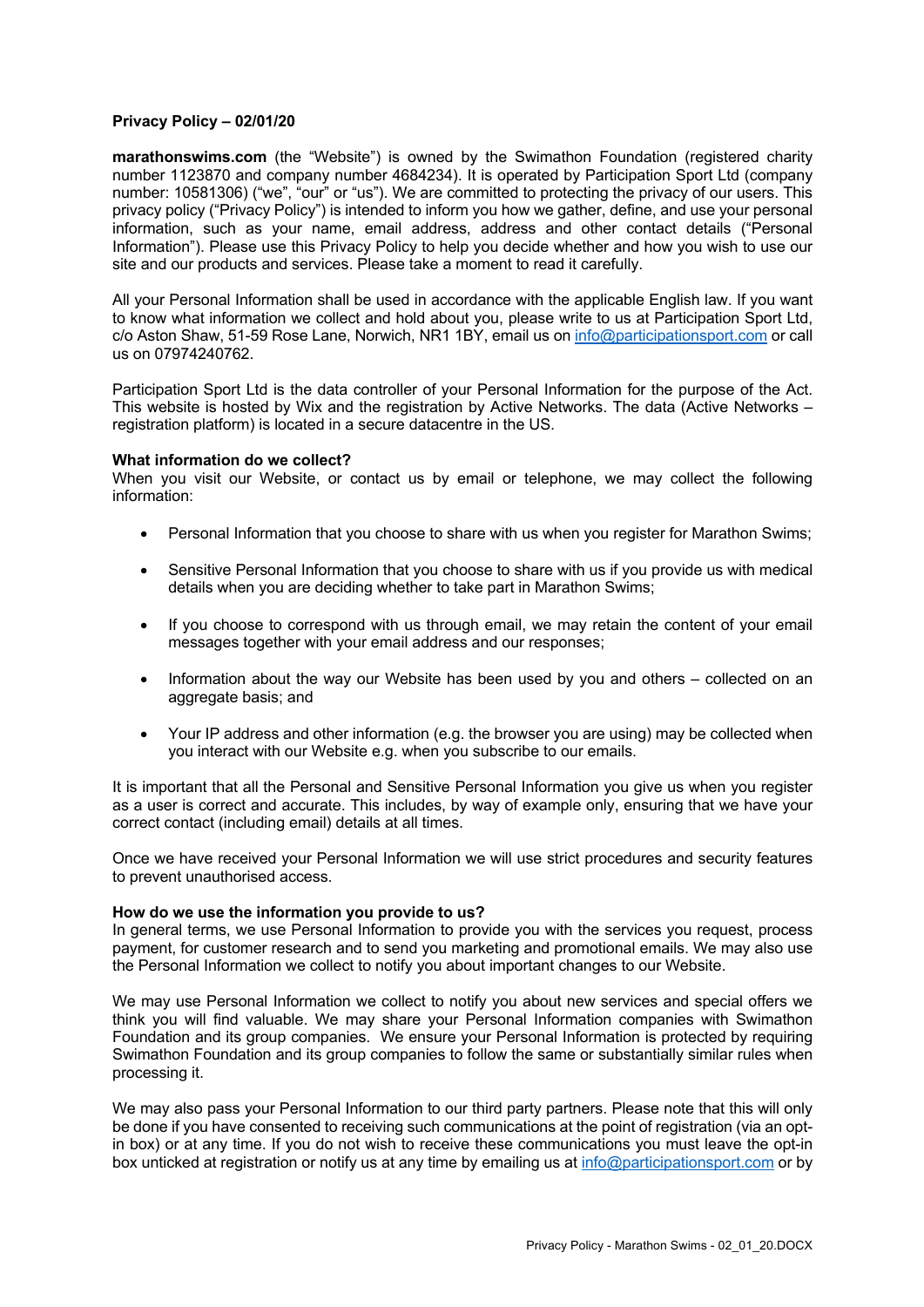clicking the "unsubscribe" button at the bottom of email communications which we or the third party partner send you.

If you think that the data we hold on you is incorrect, or outdated, email us at info@participationsport.com and we will ensure it is changed or removed.

### **Opt out of receiving emails**

You can unsubscribe from our emails at any time by clicking on the Unsubscribe link in the footer of the email you have received. Alternatively, email us at info@participationsport.com. Please allow 48 hours for your email address to be removed from our system.

## **Our policy on Cookies**

In common with other commercial websites, our Website utilises a standard technology called "cookies" and web server logs to collect information about how our Website is used. Information gathered through cookies and web server logs may include the date and time of visits, the pages viewed, time spent at our Website, and the websites and apps visited just before and just after our Website.

We use cookies to:

- remember you when you visit this Website to keep track of your browsing patterns and to build up a profile of how you and other users use the Website;
- make our Website work as efficiently as possible; and
- facilitate transactions and administer services to you and to our partners.

#### **What is a cookie?**

A cookie is a very small text document, which often includes an anonymous unique identifier. When you visit a website, that site's computer asks your computer for permission to store this file in a part of your hard drive specifically designated for cookies. Each website can send its own cookie to your browser if your browser's preferences allow it, but in order to protect your privacy, your browser only permits a website to access the cookies it has already sent to you, not the cookies sent to you by other sites. Find out more about the use of cookies on https://ico.org.uk/your-data-matters/online/cookies/.

#### **How do we use information we collect from cookies?**

As you browse our Website, the site uses its cookies to differentiate you from other users to prevent you from seeing unnecessary advertisements or requiring you to log in more often than is necessary. Cookies, in conjunction with our web server's log files, allow us to calculate the aggregate number of people visiting our Website and to determine which parts of the Website are most popular. This helps us gather feedback to constantly improve our Website and better serve you.

Cookies do not allow us to gather any Personal Information about you and we do not generally store any Personal Information that you provided to us in your cookies.

#### **Third party cookies**

Most of the cookies we use are ours, however, on occasion, we will issue a cookie by a third party to help us operate the Website – these are sometimes known as "web beacons" or "clear gifts". These cookies cannot be used to identify an individual as they are completely anonymised; they can only be used for statistical purposes, for example, in providing you with advertisements that are more relevant to your interests.

For this purpose, we may disclose:

- generic, aggregated or anonymised data relating to your visits and use of our Website, but we will not disclose any of your Personal Information which identifies you or from which you may be identifiable i.e. we will not disclose your contact details such as your email address, name, address or telephone number; or
- information in a pseudonymised form such as a browser cookie ID / code or cryptographic hash of your email address to help us tailor and display our ads to you on other services. This ID or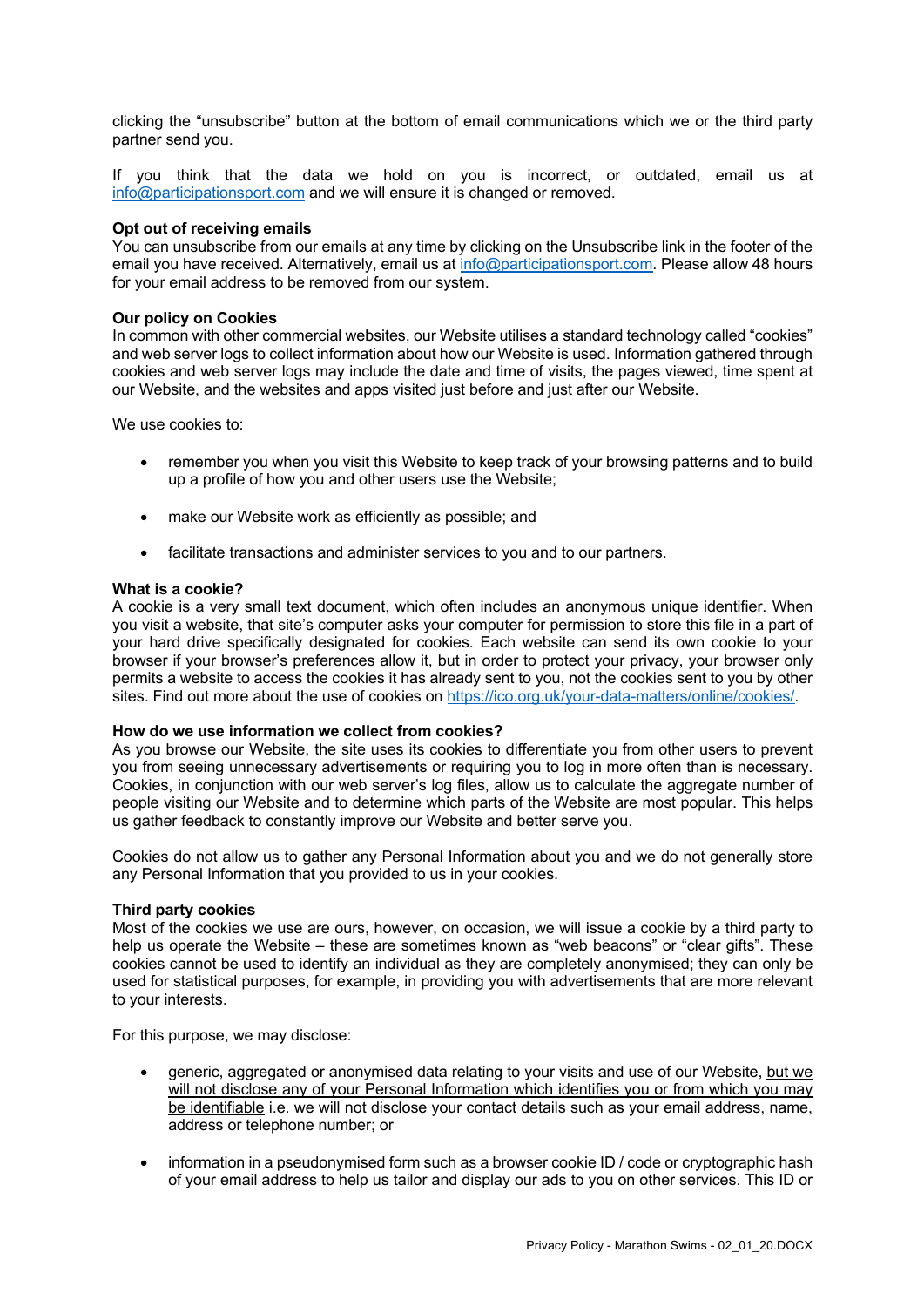code is matched against your equivalent unique code similarly generated by our ad partners to tailor advertising to you.

The third party companies that generate these cookies have their own, very strict, privacy policies but we don't have access to these cookies; other than allowing them to be served, we have no role to play in these cookies at all (although we may use statistical information arising from these third party cookies and provided to us by third parties, to improve our Website and apps experience). You may opt out of Google's use of cookies by visiting the Google advertising opt-out page Google's use of cookies by visiting the Google advertising opt-out page (https://www.google.com/policies/technologies/ads). For more information on opting out of third party vendors' use of cookies please visit Your Online Choices (http://www.youronlinechoices.com/uk).

We use Facebook services to deliver our ads to you during your browsing experience / whilst you are online. You can control how Facebook uses data to show you ads by turning off ads which may be based on interests and / or your relationship with specific advertisers, in your ad preference settings. For further information, please visit Facebook which allows you to learn more about Facebook ads and cookies and to update your settings (www.facebook.com/policies/cookies).

For example, third party vendors such as Google and Facebook, show our ads on sites on the internet and use cookies to serve ads on such sites (including your Facebook account) based on your relationship with us or prior visits to our Website and to determine which advertisements and promotions users have seen and how users responded to them and to serve advertising to our Website. Analytics data may also be used to this effect.

If you have opted out of receiving our marketing communications when you register with us, we will not share your details with Facebook in a pseudonymised form and we will not appear as a named advertiser in your settings. Please note however that where you have opted out of receiving our marketing communications via the methods described above, you may still see our non-targeted adverts whilst you are online if your interests settings on Facebook are aligned to an audience segment (predefined by Facebook) which our business is also associated with. We do not control whether these ads are displayed to you. Please see the relevant link above for details on how to learn more and manage Facebook ad settings.

Further, to learn more about adverts which are displayed to you whilst you are online, please consult the applicable website's privacy and cookies policy and the Your Online Choices link above.

#### **How do I remove or block cookies?**

Most browsers allow you to remove any cookies and/or block any new cookies being set. To turn off cookies, look at the "help" menu on your browser. However, please note, that switching off cookies may restrict your use of the Website and/or delay or affect the way in which they operate.

#### **Sharing personal information with third parties**

We treat the security and method of processing your Personal Information very seriously, and we will never sell your Personal Information under any circumstances.

However, we may disclose your Personal Information to selected third parties in the following situations:

- if we buy or sell any business or assets, in which case we may disclose your Personal Information to the seller or buyer of such business or assets, as appropriate;
- if we are under a duty to disclose or share your Personal Data to comply with any legal obligation or in order to enforce or apply our terms and conditions and other agreements or protect the rights, property, or safety of our customers, or others. This includes exchanging information with other companies and organisations for fraud protection and credit risk reduction.

We may also disclose your Personal Information to third parties in accordance with your authorisation as expressed via "opt-ins" e.g. at the point of registration.

We shall share the following information with the Marathon Swims event organisers to allow them to organise the event: